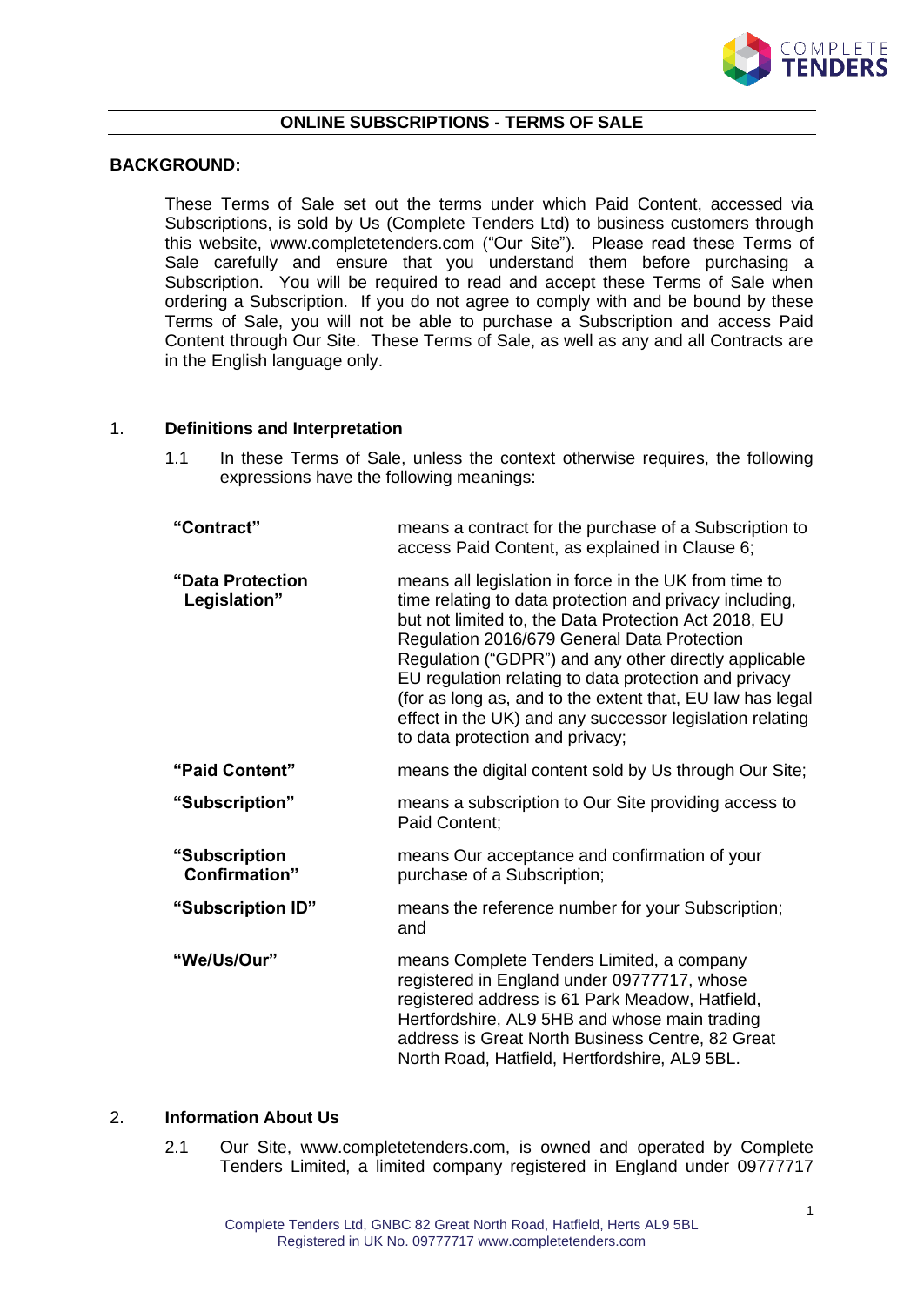

and whose main trading address is Great North Business Centre, 82 Great North Road, Hatfield, Hertfordshire, AL9 5BL. Our VAT number is 236081277.

## 3. **Access to and Use of Our Site**

- 3.1 Access to Our Site is free of charge.
- 3.2 It is your responsibility to make any and all arrangements necessary in order to access Our Site.
- 3.3 Access to Our Site is provided "as is" and on an "as available" basis. We may alter, suspend or discontinue Our Site (or any part of it) at any time and without notice. We will not be liable to you in any way if Our Site (or any part of it) is unavailable at any time and for any period.
- 3.4 Use of Our Site is subject to Our Website Terms of Use www.completetenders.com/terms-and-conditions. Please ensure that you have read them carefully and that you understand them.
- 3.5 Customers will have access to only one free month in any 12 months. After cancellation a user is welcome to subscribe again at any point but is not entitled to the free month.

## 4. **Business Customers and Consumers**

- 4.1 These Terms of Sale apply to business customers only.
- 4.2 These Terms of Sale constitute the entire agreement between Us and you with respect to your purchase of Subscriptions and Paid Content from Us. You acknowledge that you have not relied upon any statement, representation, warranty, assurance, or promise made by or on behalf of Us that is not set out in these Terms of Sale and that you shall have no claim for innocent or negligent misrepresentation or negligent misstatement based upon any statement herein.

# 5. **Subscriptions, Paid Content, Pricing and Availability**

- 5.1 We may from time to time change Our prices. Changes in price will not affect any Subscription that you have already purchased but will apply to any subsequent renewal or new Subscription. We will inform you of any change in price at least 7 days before the change is due to take effect. If you do not agree to such a change, you may cancel the Contract as described in sub-Clause 11.1.
- 5.2 Minor changes may, from time to time, be made to certain Paid Content, for example, to reflect changes in relevant laws and regulatory requirements, or to address technical or security issues. These changes will not alter the main characteristics of the Paid Content and should not normally affect your use of that Paid Content. However, if any change is made that would affect your use of the Paid Content, suitable information will be provided to you.
- 5.3 In some cases, as described in the relevant content descriptions, We may also make more significant changes to the Paid Content. If We do so, We will inform you at least 7 days before the changes are due to take effect. If you do not agree to the changes, you may cancel the Contract as described in sub-Clause 11.1.
- 5.4 Where any updates are made to Paid Content, that Paid Content will continue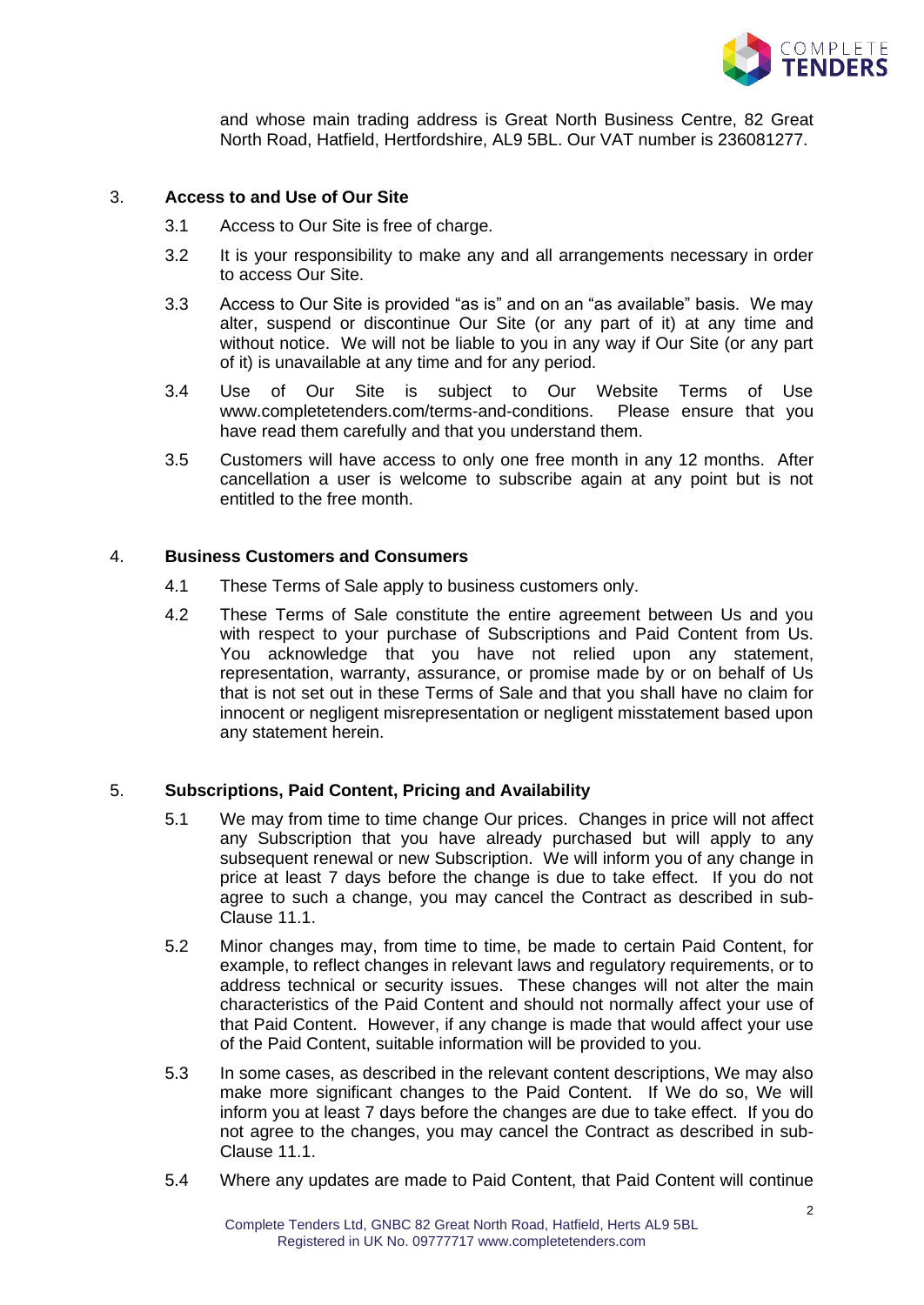

to match Our description of it as provided to you before you purchased your Subscription to access the Paid Content. Please note that this does not prevent Us from enhancing the Paid Content, thereby going beyond the original description.

- 5.5 We make all reasonable efforts to ensure that all prices shown on Our Site are correct at the time of going online. Changes in price will not affect any order that you have already placed (please note sub-Clause 5.9 regarding VAT, however).
- 5.6 All prices are checked by Us before We accept your order. In the unlikely event that We have shown incorrect pricing information, We will contact you by email to inform you of the mistake. If the correct price is lower than that shown when you made your order, We will simply charge you the lower amount and continue processing your order. If the correct price is higher, We will give you the option to purchase the Subscription at the correct price or to cancel your order (or the affected part of it). We will not proceed with processing your order in this case until you respond. If We do not receive a response from you within 7 days, We will treat your order as cancelled and notify you of this in writing.
- 5.7 If We discover an error in the price or description of your Subscription after your order is processed, We will inform you immediately and make all reasonable efforts to correct the error. You may, however, have the right to cancel the Contract if this happens. If We inform you of such an error and you do wish to cancel the Contract, please refer to sub-Clause 11.4.
- 5.8 If the price of a Subscription that you have ordered changes between your order being placed and Us processing that order and taking payment, you will be charged the price shown on Our Site at the time of placing your order. Subsequent Subscriptions [and renewals] will be charged at the new price.
- 5.9 Prices on Our Site are shown exclusive of. If the VAT rate changes between your order being placed and Us taking payment, the amount of VAT payable will be automatically adjusted when taking payment.
- 5.10 Any free access to Our Subscription will be for a period of 30 days only, you will be charged on day 31 of the Contract and thereafter every month on a continuous basis until you end the contract.
- 5.11 Customers will have access to only one free month in any 12 months. After cancellation a user is welcome to subscribe again at any point but is not entitled to the free month.

# 6. **Orders – How Contracts Are Formed**

- 6.1 Our Site will guide you through the process of purchasing a Subscription. Before completing your purchase, you will be given the opportunity to review your order and amend it. Please ensure that you have checked your order carefully before submitting it.
- 6.2 If, during the order process, you provide Us with incorrect or incomplete information, please contact Us as soon as possible. If We are unable to process your order due to incorrect or incomplete information, We will contact you to ask to correct it. If you do not give Us the accurate or complete information within a reasonable time of Our request, We will cancel your order and treat the Contract as being at an end. We will not be responsible for any delay in the availability of Paid Content that results from you providing incorrect or incomplete information.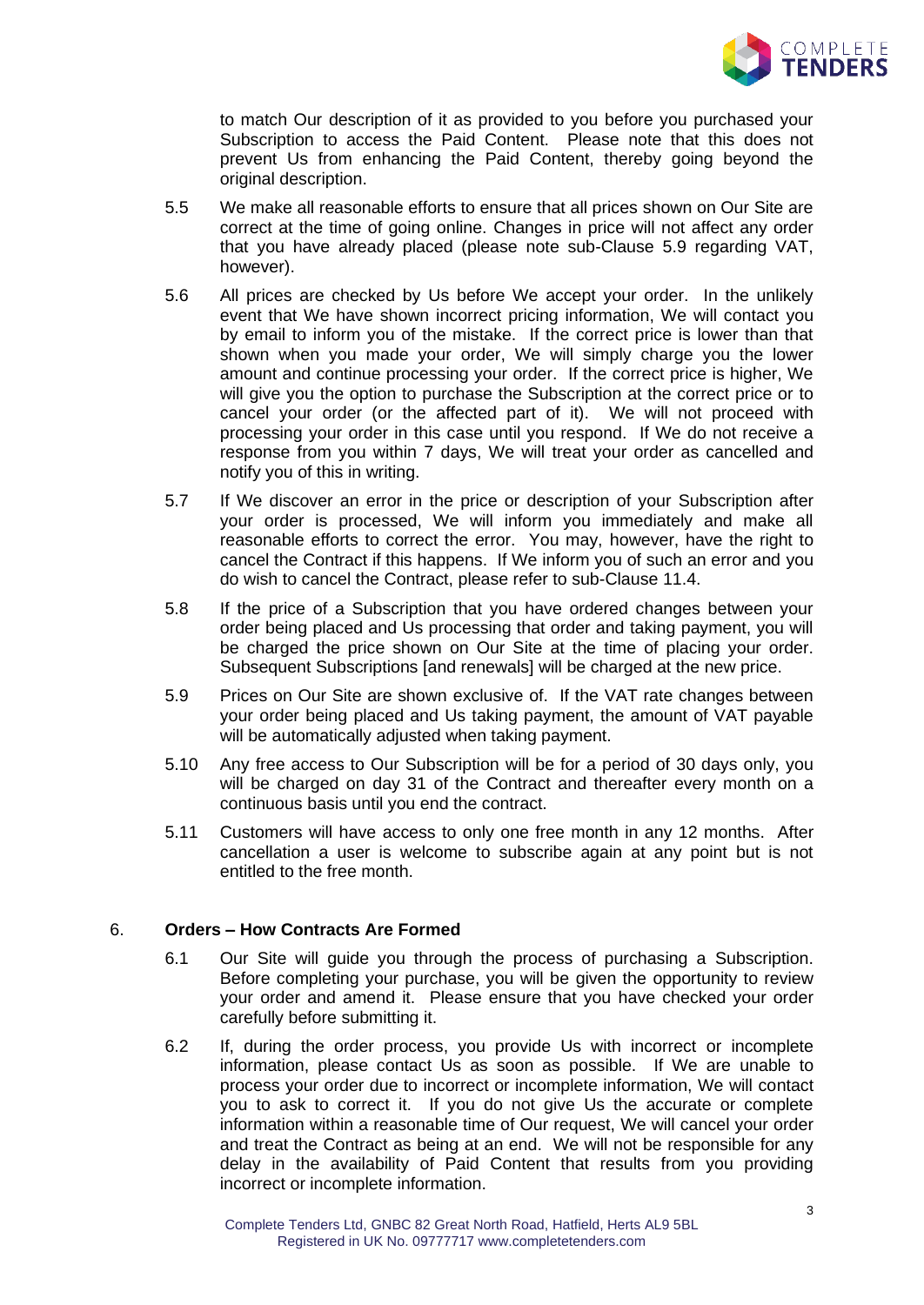

- 6.3 No part of Our Site constitutes a contractual offer capable of acceptance. Your order to purchase a Subscription constitutes a contractual offer that We may, at Our sole discretion, accept. Our acceptance is indicated by Us sending you a Subscription Confirmation by email. Only once We have sent you a Subscription Confirmation will there be a legally binding Contract between Us and you.
- 6.4 Subscription Confirmations shall contain the following information:
	- 6.4.1 Confirmation of the Subscription ordered including the type of account;
	- 6.4.2 Itemised pricing for your Subscription via Paypal receipt including, where appropriate, taxes, and other additional charges;
	- 6.4.3 Confirmation of the cancellation period.
- 6.5 In the unlikely event that We do not accept or cannot fulfil your order for any reason, We will explain why in writing. No payment will be taken under normal circumstances. If We have taken payment any such sums will be refunded to you.
- 6.6 Any refunds due under this Clause 6 will be issued to you as soon as possible, and in any event within 14 days of the day on which the event triggering the refund occurs.
- 6.7 Refunds under this Clause 6 will be made using the same payment method that you used when purchasing your Subscription.

## 7. **Payment**

- 7.1 Payment for Subscriptions must always be made in advance. Your chosen payment method will be charged when We process your order and send you a Subscription Confirmation and on each renewal date.
- 7.2 Payments due must be made in full, without any set-off, counterclaim, deduction, or withholding (except where any deduction or withholding of tax is required by law).
- 7.3 We accept the following methods of payment on Our Site:
	- 7.3.1 Debit Card/Credit card via Paypal Account;
- 7.4 If you do not make any payment due to Us on time, We will suspend your access to the Paid Content. For more information, please refer to sub-Clause 8.4. If you do not make payment within 7 days of Our reminder, We may cancel the Contract. Any outstanding sums due to Us will remain due and payable.
- 7.5 If you believe that We have charged you an incorrect amount, please contact Us at subs@completetenders.com as soon as reasonably possible to let Us know. You will not be charged for Paid Content while availability is suspended.

## 8. **Provision of Paid Content**

- 8.1 Paid Content appropriate to your Subscription will be available to you immediately when We send you a Subscription Confirmation and will continue to be available for the duration of your Subscription (including any renewals), or until the Contract is otherwise ended.
- 8.2 In some limited circumstances, We may need to suspend the provision of Paid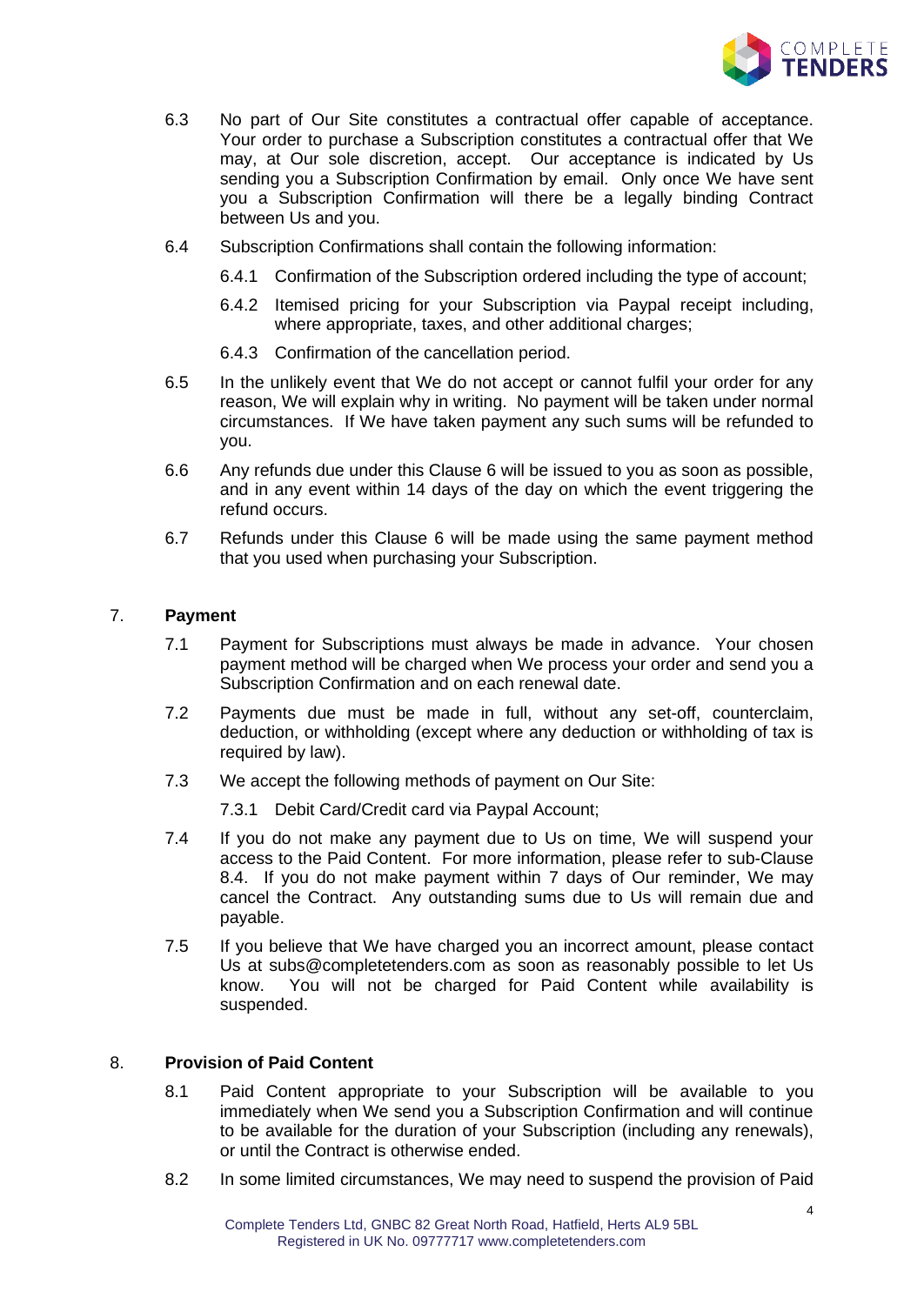

Content (in full or in part) for one or more of the following reasons:

- 8.2.1 To fix technical problems or to make necessary minor technical changes, as described above in sub-Clause 5.2;
- 8.2.2 To update the Paid Content to comply with relevant changes in the law or other regulatory requirements, as described above in sub-Clause 5.2; or
- 8.2.3 To make more significant changes to the Paid Content, as described above in sub-Clause 5.3.
- 8.3 If We need to suspend availability of the Paid Content for any of the reasons set out in sub-Clause 8.2, We will inform you in advance of the suspension and explain why it is necessary (unless We need to suspend availability for urgent or emergency reasons such as a dangerous problem with the Paid Content, in which case We will inform you as soon as reasonably possible after suspension). If the suspension lasts (or We tell you that it is going to last) for more than 7 days, you may end the Contract as described below in sub-Clause 11.2.
- 8.4 We may suspend provision of the Paid Content if We do not receive payment on time from you. We will inform you of the non-payment on the due date, however if you do not make payment within 7 days of Our notice, We may suspend provision of the Paid Content until We have received all outstanding sums due from you. If We do suspend provision of the Paid Content, We will inform you of the suspension. You will not be charged for any Paid Content while provision is suspended.

### 9. **Licence**

- 9.1 When you purchase a Subscription to access Paid Content, We will grant you a limited, non-exclusive, non-transferable, non-sublicensable licence to access and use the relevant Paid Content for commercial purposes. The licence granted to you does not give you any rights in Our Paid Content (including any material that We may licence from third parties).
- 9.2 The licence granted to you under sub-Clause 9.1 is subject to the following usage restrictions and/or permissions:
	- 9.2.1 You may not copy, rent, sell, publish, republish, share, broadcast or otherwise transmit the Paid Content (or any part of it) or make it available to the public except as permitted under the Copyright Designs and Patents Act 1988 (Chapter 3 'Acts Permitted in relation to Copyright Works').

### 10. **Ending Your Subscription**

- 10.1 You may cancel your Subscription at any time, however subject to sub-Clause 10.2 and Clause 11 (outlining your rights to cancel arising due to something done by Us), We cannot offer any refunds and you will continue to have access to the Paid Content for the remainder of your current Subscription month (up until the last day of the current month), whereupon the Contract will end.
- 10.2 If you purchase a Subscription by mistake (or allow your Subscription to renew by mistake), please inform Us as soon as possible and do not attempt to access any Paid Content. Provided you have not accessed any Paid Content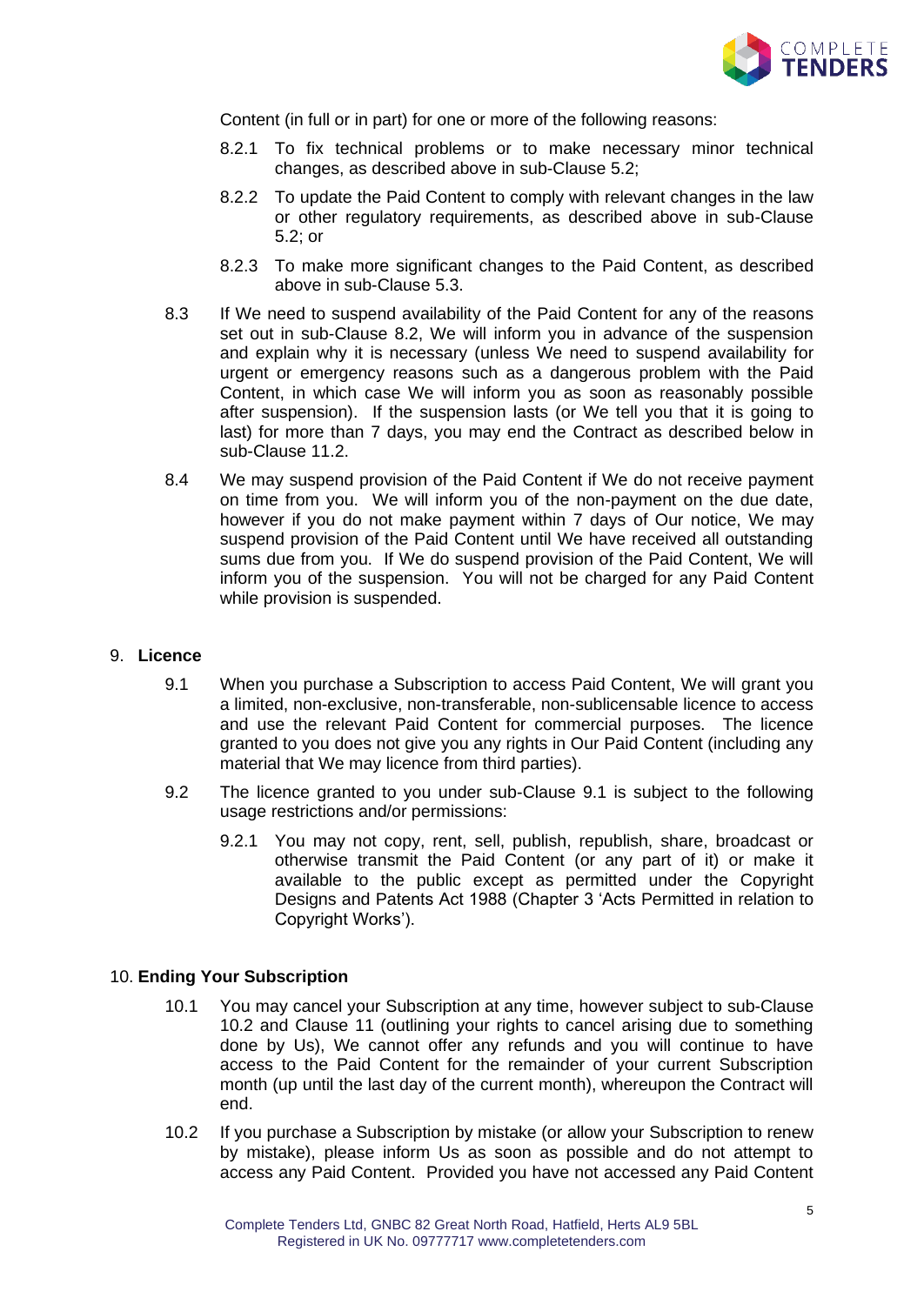

since the start date (or renewal date, as appropriate) of the Subscription We will be able to cancel the Subscription and issue a full refund. If you have accessed any Paid Content once the Subscription has started, We will not be able to offer any refund and you will continue to have access to the Paid Content for the remainder of the Subscription (up until the expiry date on last day of the month).

- 10.3 If you wish to exercise your right to cancel under this Clause 10, you may inform Us of your cancellation in any way you wish. Cancellation by email or by post is effective from the date on which you send Us your message. Please use the following details:
	- 10.3.1 Telephone: 01707 244713;
	- 10.3.2 Email: [subs@completetenders.com](mailto:subs@completetenders.com)
	- 10.3.3 Post: Great North Business Centre, 82 Great North Road, Hatfield, Hertfordshire, AL9 5BL.

In each case, providing Us with your name, address, email address, telephone number, and Subscription ID.

- 10.4 We may ask you why you have chosen to cancel and may use any answers you provide to improve Our content and services, however please note that you are under no obligation to provide any details if you do not wish to.
- 10.5 Refunds under this Clause 10 will be issued to you as soon as possible, and in any event within 14 days of the day on which you inform Us that you wish to cancel.
- 10.6 Refunds under this Clause 10 will be made using the same payment method that you used when purchasing your Subscription.

### 11. **Ending the Contract Because of Something We Have Done (or Will Do)**

- 11.1 You may end the Contract at any time if We have informed you of a forthcoming change to your Subscription or the Paid Content (as described in sub-Clauses 5.1 or 5.3), or to these Terms of Sale that you do not agree to. If the change is set to take effect or apply to you before the end of your current Subscription, We will issue you with a pro-rated refund equal to the remaining time left in that Subscription. If the change will not take effect or apply to you until the expiry of your current Subscription, the Contract will end at the end of that Subscription period and you will continue to have access to the Paid Content until that date.
- 11.2 If We have suspended availability of the Paid Content for more than 7 days, or We have informed you that We are going to suspend availability for more than 7 days, you may end the Contract immediately, as described in sub-Clause 8.3. If you end the Contract for this reason, We will issue you with a refund.
- 11.3 If availability of the Paid Content will be significantly delayed because of events outside of Our control, you may end the Contract immediately. See sub-Clause 13.2.6 for more information. If you end the Contract for this reason, We will issue you with a refund.
- 11.4 If We inform you of an error in the price or description of your Subscription or the Paid Content and you wish to end the Contract as a result, you may end it immediately. If you end the Contract for this reason, We will issue you with a refund.
- 11.5 You also have a legal right to end the Contract at any time if We are in breach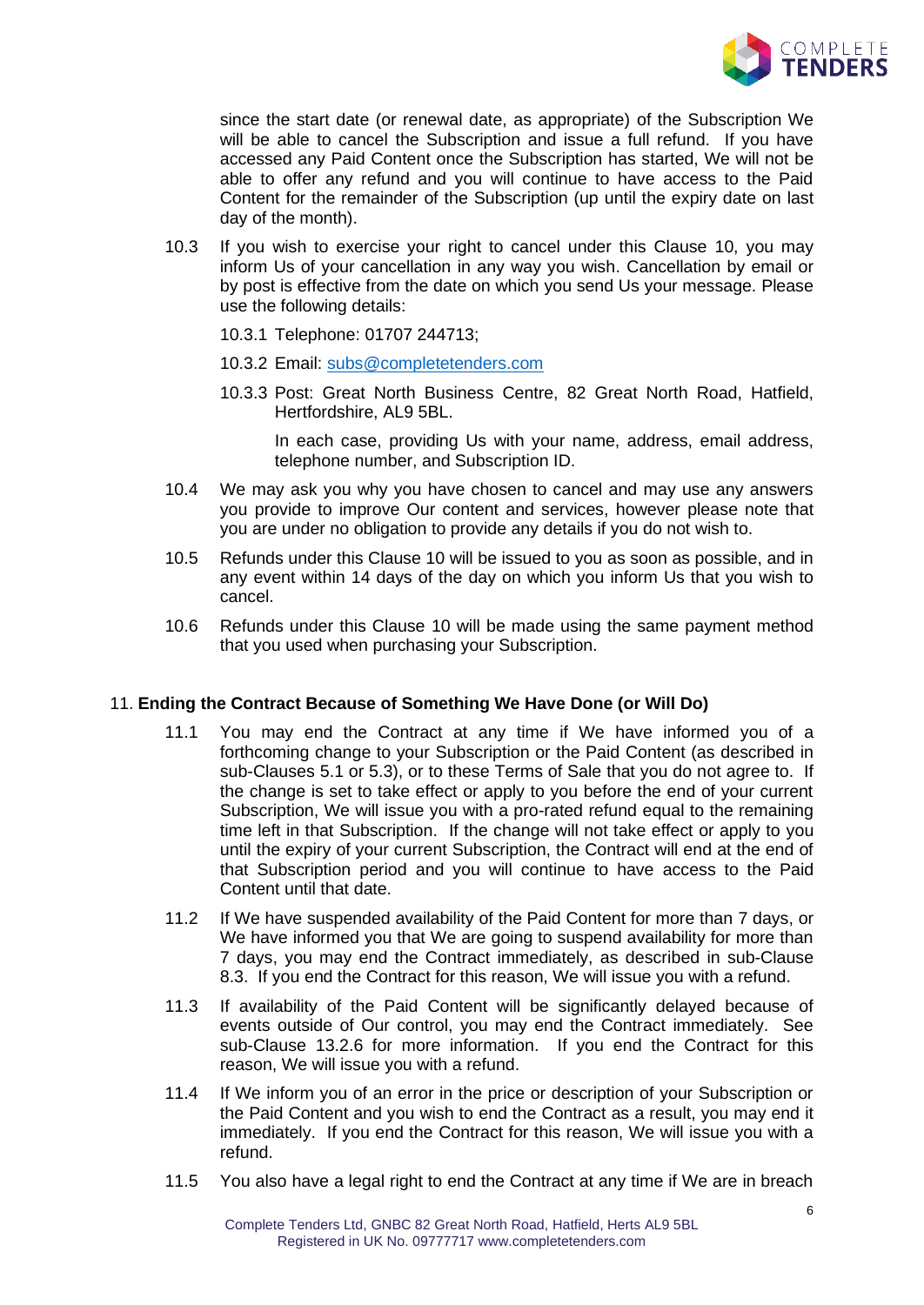

- of it. You may also be entitled to a full or partial refund and compensation.
- 11.6 If you wish to exercise your right to cancel under this Clause 11, you may inform Us of your cancellation in any way you wish, please use the following details:
	- 11.6.1 Telephone: 01707 244713;
	- 11.6.2 Email: subs@completetenders.com;
	- 11.6.3 Post: Great North Business Centre, 82 Great North Road, Hatfield, Hertfordshire, AL9 5BL.

In each case, providing Us with your name, address, email address, telephone number, and Subscription ID.

- 11.7 We may ask you why you have chosen to cancel and may use any answers you provide to improve Our content and services, however please note that you are under no obligation to provide any details if you do not wish to.
- 11.8 Refunds under this Clause 11 will be issued to you as soon as possible, and in any event within 14 days of the day on which you inform Us that you wish to cancel.
- 11.9 Refunds under this Clause 11 will be made using the same payment method that you used when purchasing your Subscription.

## 12. **Our Liability**

- 12.1 Subject to sub-Clause 12.3, We will not be liable to you, whether in contract, tort (including negligence), breach of statutory duty, or otherwise, for any loss of profit, loss of business, interruption to business, for any loss of business opportunity, or for any indirect or consequential loss arising out of or in connection with any contract between you and Us.
- 12.2 Subject to sub-Clause 12.3, Our total liability to you for all other losses arising out of or in connection with any contract between you and Us, whether in contract, tort (including negligence), breach of statutory duty, or otherwise, shall be either £19.99 or 5% of the total sums paid by you under the contract in question, whichever is the greater sum.
- 12.3 Nothing in these Terms of Sale seeks to limit or exclude Our liability for death or personal injury caused by Our negligence (including that of Our employees, agents or sub-contractors); for fraud or fraudulent misrepresentation; or for any other matter in respect of which liability cannot be excluded or restricted by law.

### 13. **Events Outside of Our Control (Force Majeure)**

- 13.1 We will not be liable for any failure or delay in performing Our obligations where that failure or delay results from any cause that is beyond Our reasonable control. Such causes include, but are not limited to: power failure, internet service provider failure, strikes, lock-outs or other industrial action by third parties, riots and other civil unrest, fire, explosion, flood, storms, earthquakes, subsidence, acts of terrorism (threatened or actual), acts of war (declared, undeclared, threatened, actual or preparations for war), epidemic or other natural disaster, or any other event that is beyond Our reasonable control.
- 13.2 If any event described under this Clause 13 occurs that is likely to adversely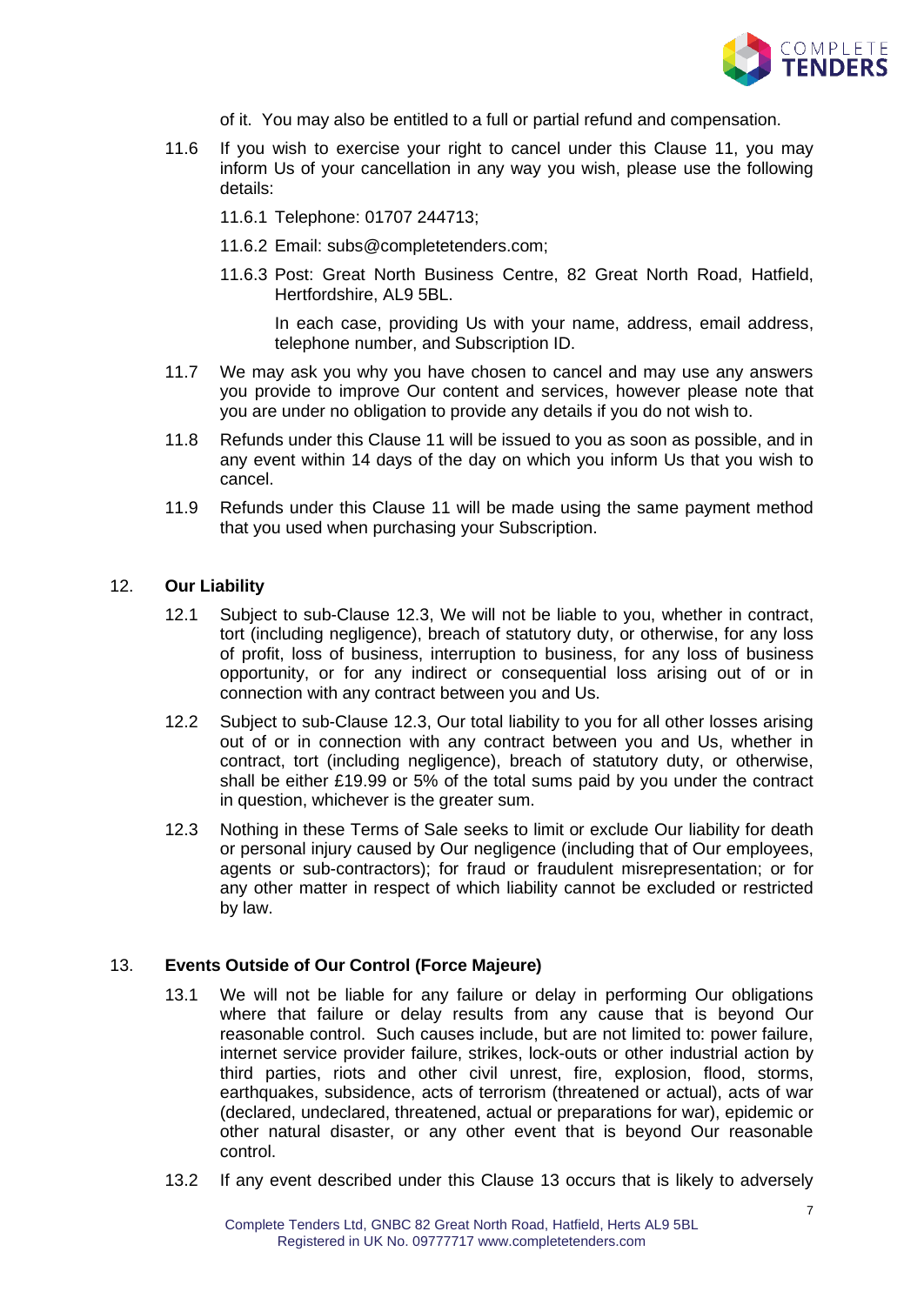

affect Our performance of any of Our obligations under these Terms of Sale:

- 13.2.1 We will inform you as soon as is reasonably possible;
- 13.2.2 We will take all reasonable steps to minimise the delay;
- 13.2.3 To the extent that We cannot minimise the delay, Our affected obligations under these Terms of Sale (and therefore the Contract) will be suspended and any time limits that We are bound by will be extended accordingly;
- 13.2.4 We will inform you when the event outside of Our control is over and provide details of any new dates, times or availability of Paid Content as necessary;
- 13.2.5 If the event outside of Our control continues for more than 7 days We will cancel the Contract and inform you of the cancellation. Any refunds due to you as a result of that cancellation will be paid to you as soon as is reasonably possible and in any event within 7 days of the date on which the Contract is cancelled and will be made using the same payment method that you used when ordering your Subscription.
- 13.2.6 If an event outside of Our control occurs and continues for more than 7 days and you wish to cancel the Contract as a result, you may do so in any way you wish. Please use the following details:

Telephone: 01707 244713;

Email: subs@completetenders.com;

Post: Great North Business Centre, 82 Great North Road, Hatfield, Hertfordshire, AL9 5BL;

In each case, providing Us with your name, address, email address, telephone number, and Order Number. Any refunds due to you as a result of such cancellation will be paid to you as soon as is reasonably possible and in any event within 7 days of the date on which the Contract is cancelled and will be made using the same payment method that you used when ordering your Subscription.

### 14. **Communication and Contact Details**

- 14.1 If you wish to contact Us with general questions or complaints, you may contact Us by telephone at 01707 244713, by email at subs@completetenders.com, or by post at Great North Business Centre, 82 Great North Road, Hatfield, Hertfordshire, AL9 5BL.
- 14.2 For matters relating the Paid Content or your Subscription, please contact Us by telephone at 01707 244713, by email at subs@completetenders.com, or by post at Great North Business Centre, 82 Great North Road, Hatfield, Hertfordshire, AL9 5BL.
- 14.3 For matters relating to cancellations, please contact Us by telephone at 01707 244713, by email at subs@completetenders.com, by post at Great North Business Centre, 82 Great North Road, Hatfield, Hertfordshire, AL9 5BL, or refer to the relevant Clauses above.

#### 15. **Complaints and Feedback**

15.1 We always welcome feedback from Our customers and, whilst We always use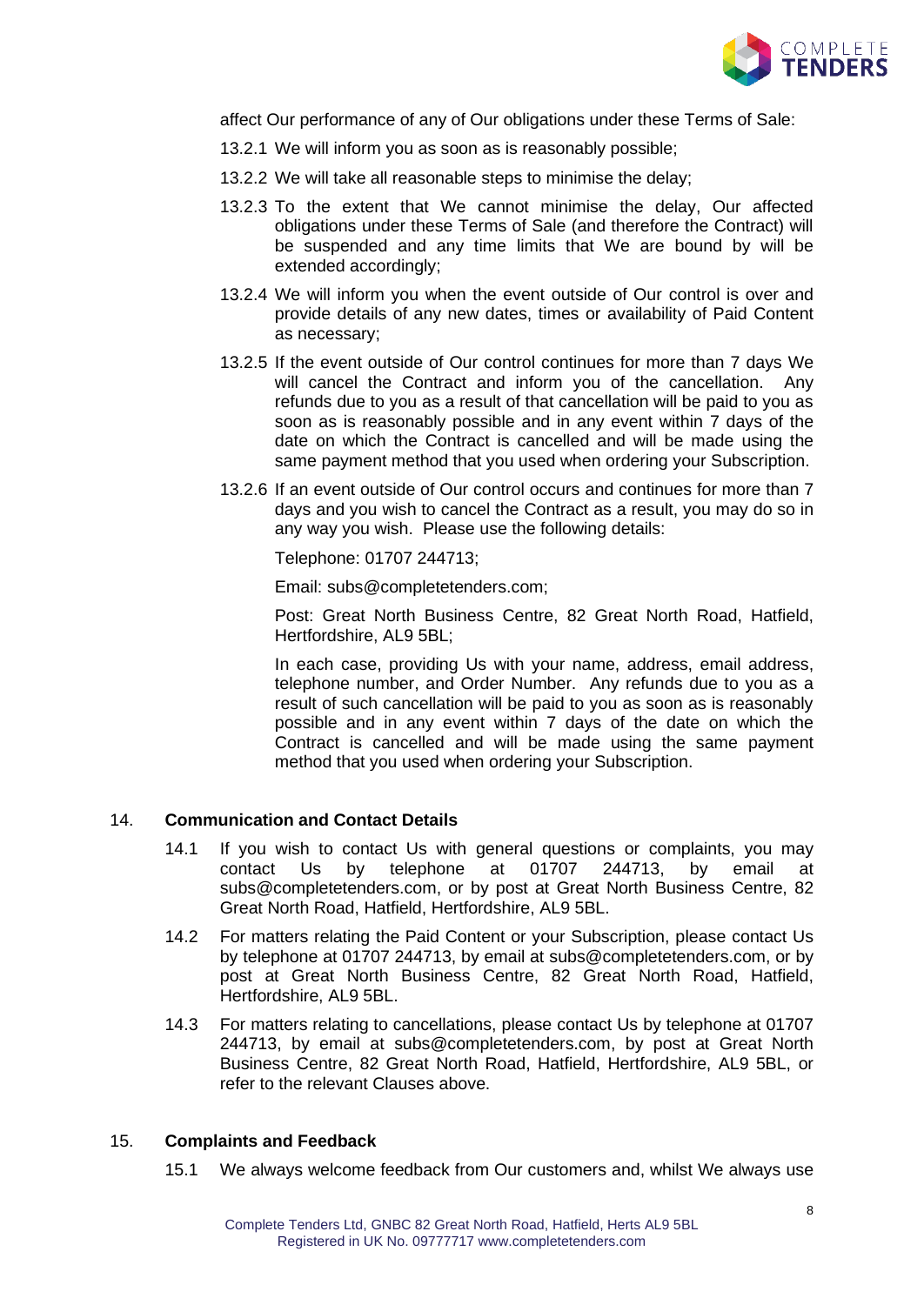

all reasonable endeavours to ensure that your experience as a customer of Ours is a positive one, We nevertheless want to hear from you if you have any cause for complaint.

- 15.2 All complaints are handled in accordance with Our complaints handling policy and procedure, available from Us by email at subs@completetenders.com
- 15.3 If you wish to give Us feedback on any aspect of your dealings with Us, please contact Us in one of the following ways:
	- 15.3.1 In writing, addressed to Matthew Smith, Managing Director,Great North Business Centre, 82 Great North Road, Hatfield, Hertfordshire, AL9 5BL;
	- 15.3.2 By email, addressed to Matthew Smith, Managing Director at subs@completetenders.com;
	- 15.3.3 By contacting Us by telephone on 01707 244713

## 16. **How We Use Your Personal Information (Data Protection)**

- 16.1 All personal data that We may use will be collected, processed, and held in accordance with the provisions of the Data Protection Legislation and your rights thereunder.
- 16.2 For complete details of Our collection, processing, storage, and retention of personal data including, but not limited to, the purpose(s) for which personal data is used, the legal basis or bases for using it, details of your rights and how to exercise them, and personal data sharing (where applicable), please refer to Our Privacy Policy and Cookie Policy www.completetenders.com/privacy-cookie-policy.

# 17. **Other Important Terms**

- 17.1 We may transfer (assign) Our obligations and rights under these Terms of Sale (and under the Contract, as applicable) to a third party (this may happen, for example, if We sell Our business). If this occurs, you will be informed by Us in writing. Your rights under these Terms of Sale will not be affected and Our obligations under these Terms of Sale will be transferred to the third party who will remain bound by them.
- 17.2 You may not transfer (assign) your obligations and rights under these Terms of Sale (and under the Contract, as applicable) without Our express written permission.
- 17.3 The Contract is between you and Us. It is not intended to benefit any other person or third party in any way and no such person or party will be entitled to enforce any provision of these Terms of Sale.
- 17.4 If any of the provisions of these Terms of Sale are found to be unlawful, invalid or otherwise unenforceable by any court or other authority, that / those provision(s) shall be deemed severed from the remainder of these Terms of Sale. The remainder of these Terms of Sale shall be valid and enforceable.
- 17.5 No failure or delay by Us in exercising any of Our rights under these Terms of Sale means that We have waived that right, and no waiver by Us of a breach of any provision of these Terms of Sale means that We will waive any subsequent breach of the same or any other provision.
- 17.6 We may revise these Terms of Sale from time to time in response to changes